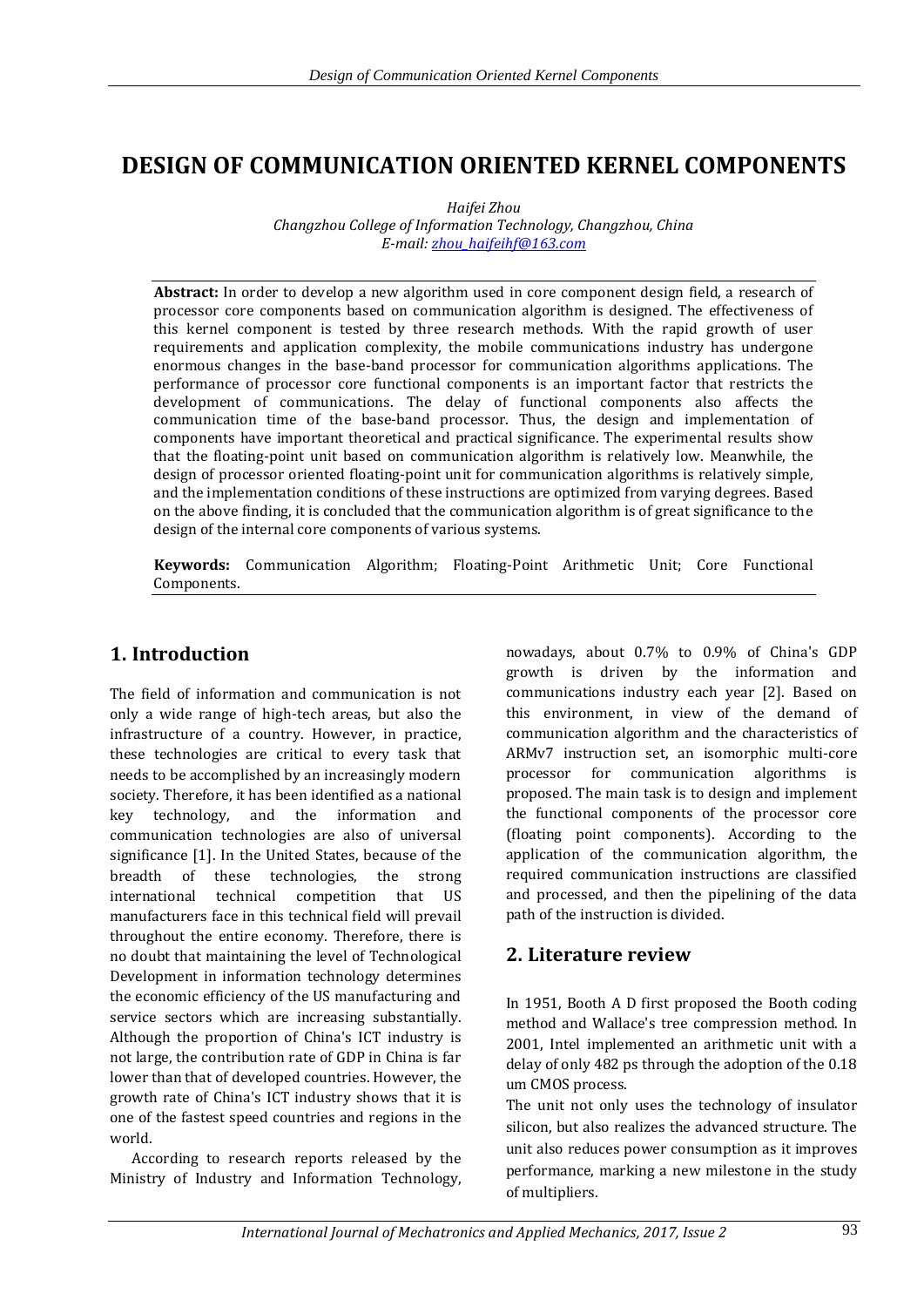In 2008, Godson No.1 CPU IP core was made by 0.18-micron CMO S process. It has a 64-bit floating point unit, and the floating-point component is fully compatible with the MIP S floating-point instruction set.

The floating-point components and their associated system software are fully in line with the ANSI/IEEE754-1985 binary floating- point standard.

From the development of microprocessor at home and abroad, it is shown that there are still some differences between our microprocessor development and foreign countries. Although the design of floating point units has been applied to a great number of algorithms and has been developing toward more and more complex designs, the floating-point unit designed for communication algorithms is relatively low.

The processor oriented floating-point unit design for communication algorithms is relatively simple [3]. According to the IEEE-754 standard, the IEEE-754 binary floating- point standard is the most widely used floating-point number standard at present. It specifies the floating-point operand format, rounding mode, precision representation, and exception handling required to conform to the standard.

The implementation of these floating- point operations mainly consists of the following three phases: pre-operation normalization, mantissa processing, and post processing. For the 32-bit floating-point operand format of this processor, the highest bit symbol is thirty-first bits. The order segment is twenty-third to thirtieth bits, and the mantissa segment is zeroth bit to twenty-second bit. Then, the order and mantissa of the two operands are compared respectively, and the pre-processing is done for the floating- point addition.

This stage is completed in the first access section of the pipeline. In the mantissa processing stage, the corresponding operations are carried out according to the corresponding floating-point operations, and the normalization of symbol bits and the determination of the order codes are performed. When a floating-point integer is converted, the symbol bit remains unchanged.

There is no need to consider symbol bits in floating-point addition [4]. In the floating-point subtraction process, if the absolute value of the subtraction is large, the sign bit is negative.

When floating point multiplication and floatingpoint division are performed, if the sign bits of the two operands are different, the result is negative. If the two are the same number, the result is positive. The input of the floating-point prescription must be positive and the result is positive.

### **3. Methods**

### **3.1 Floating point addition unit**

It is known that floating-point units need to experience the following operations in the treatment of floating-point addition. Order subtraction of operands: First, the absolute value of the larger order code is used to subtract the absolute value of the smaller order code to obtain the absolute value difference ΔE. The two order codes are then converted to the same value. If it is subtraction, the size of the two order codes needs to be compared [5]. After determining the symbol, the absolute value ΔE of the difference in the order code of the two operands is obtained. Step shift of order code: When mantissa is performed, the exponent of the index with relatively small operands is added to the 4E accordingly.

The mantissa is shifted right by ΔE bits so that the order of the two operands becomes the same. Addition and subtraction of operands: At this stage, the mantissa is added and removed after the shift of the step.

Result normalized shift: In order to make the results of the operation conform to the IEEE standard, the operation result should be changed to the standard format, and the mantissa needs to be normalized and rounded. Meanwhile, the order code should be adjusted [6].

This process is also known as normalization. Rounding results: The result of the mantissa is rounded to the fixed digit after normalization. Result accuracy judgment: Finally, it is necessary to check whether the 9 bits sequence of rounding operations overflow and judge if the result is valid. Flow chart of floating-point addition: As shown in figure 1, this is the concrete implementation structure of floating point addition. As a common operation, the realization of the main part of the floating-point adder is the pipelining of the single channel structure [7].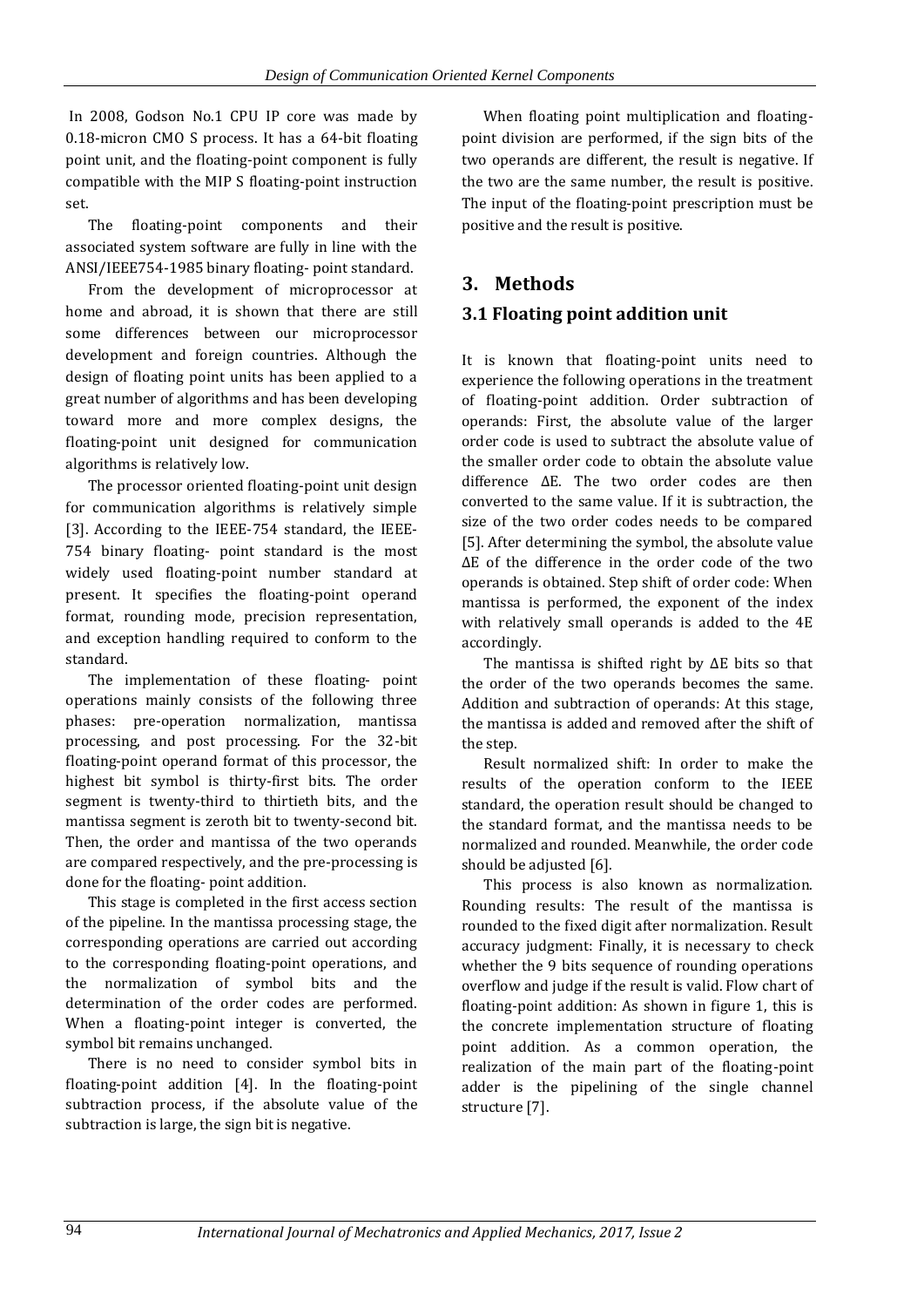

*Figure 1 The hierarchical structure of floating-point addition and subtraction*

### **3.2 Floating-point multiplication unit**

The multiplication of floating-point numbers is simpler than the addition and subtraction of floating numbers [8]. It can be understood that the multiplication of floating-point numbers includes two algorithms, that is, the multiplication of floating point mantissa (man) and the addition of floating point order code (exp). The concrete calculation process is as follows: c=a\*b=a(man)\*b(man)=2 a  $(exp) + b(exp) = c(\text{man})c$  (exp. The calculation methods and the states of the order code and mantissa in floating point multiplication are explained.

The first step is to multiply the operands from the floating-point operands. The second step is to add the exponential part of the floating-point operand sent, and the result is c (exp, order code). The third step is to determine the mantissa. If the mantissa is 0, the seventh step is performed.

The index of the result, that is, the order code, is set to -128. The fourth step and the fifth step normalize the results obtained. If the result is shifted to 1 bits and normalized, then skip the eighth step. The mantissa is shifted to the right, and 1 is added directly. If the result is shifted to two bits and normalized, then skip the ninth step. The mantissa is shifted to the right two bits, and the index is added two. The tenth step is to extend the mantissa result.

The sixth step to the eleventh step is to determine the situation of order code. If the rank code overflows, then it will skip to the fourteenth step. If the number of floating point mantissa is greater than 0, then the order code is changed to the maximum positive number. If the order code is less than 0, the order code is set to the minimum negative number. If the order code overflows, the fifteenth step is executed. Meanwhile, the order code is changed to -28, and the mantissa is 0. If the rank code is within range, the sixteenth step is performed to obtain the final result of floating point multiplication.

Figure 2 is a flowchart of floating point arithmetic, which shows the flow of floating-point multiplication components. The floating-point multiplication unit is a relatively important part of the floating-point arithmetic unit. In floating point multiplication, the symbol bit judgment is handled by XOR, and the calculation of the code segment is realized by addition [9]. Mantissa processing is more complex, and Wallace tree compression is a widely used program.

In the initialization phase of the floating-point component operand initialization, the floating multiplication operation starts with the simultaneous determination of whether the two floating-point operands are 0. If the operand is 0, the floating-point multiplication is completed at this point.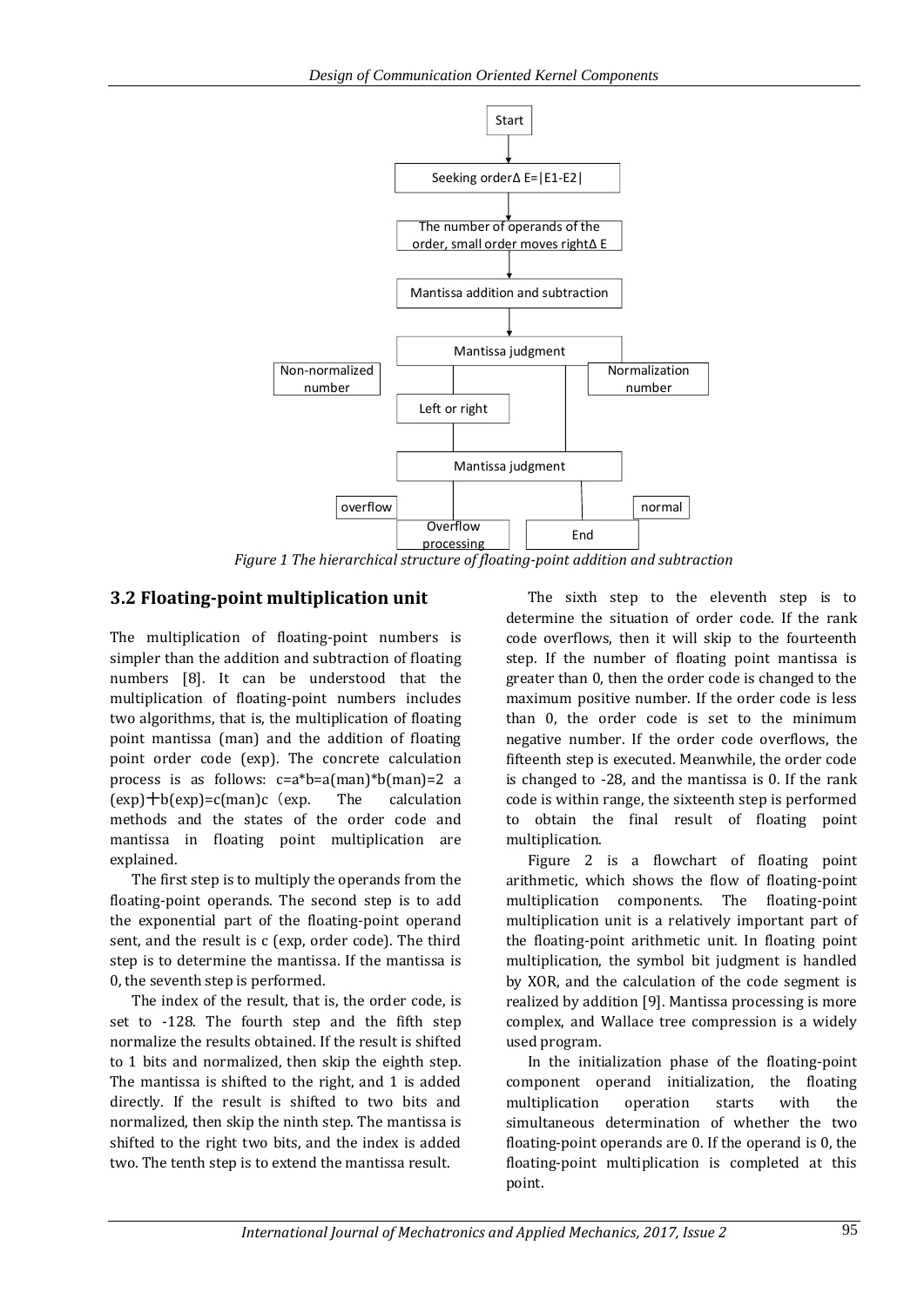

*Figure 2 Arithmetic flow of floating point numbers*

#### **3.3 Floating division principle**

Floating point division takes 28 cycles in the processor core for communication algorithms, while the floating-point evolution requires 27 cycles. When the instruction is executed, the pipeline is suspended and the pipelining continues to run after the divide command is completed. The implementation of these long period division operations is described below.

Compared with floating-point multiplication and addition, floating division and square roots do not have much use. For the communication oriented processor, the floating-point division unit may become the bottleneck restricting the improvement of system performance [10].

The implementation of floating point division is shown in figure 3, The 23-bit mantissa division needs a total of 23 cycles, accounted for 91% of the total time of floating-point division. In figure 3, it needs to be determined that whether the two floating-point operands are within the representation range, that is, whether it is 0 or infinity. If it is 0 or infinity, the result is set to 0, and the entire floating-point division is completed in the initialization phase. If this is not the case, the two operand is within the scope of the part calculation. The order numbers and mantissa of two floating point operands are separated, and the order code and mantissa are processed separately.



*Figure 3 Floating-point division implementation process*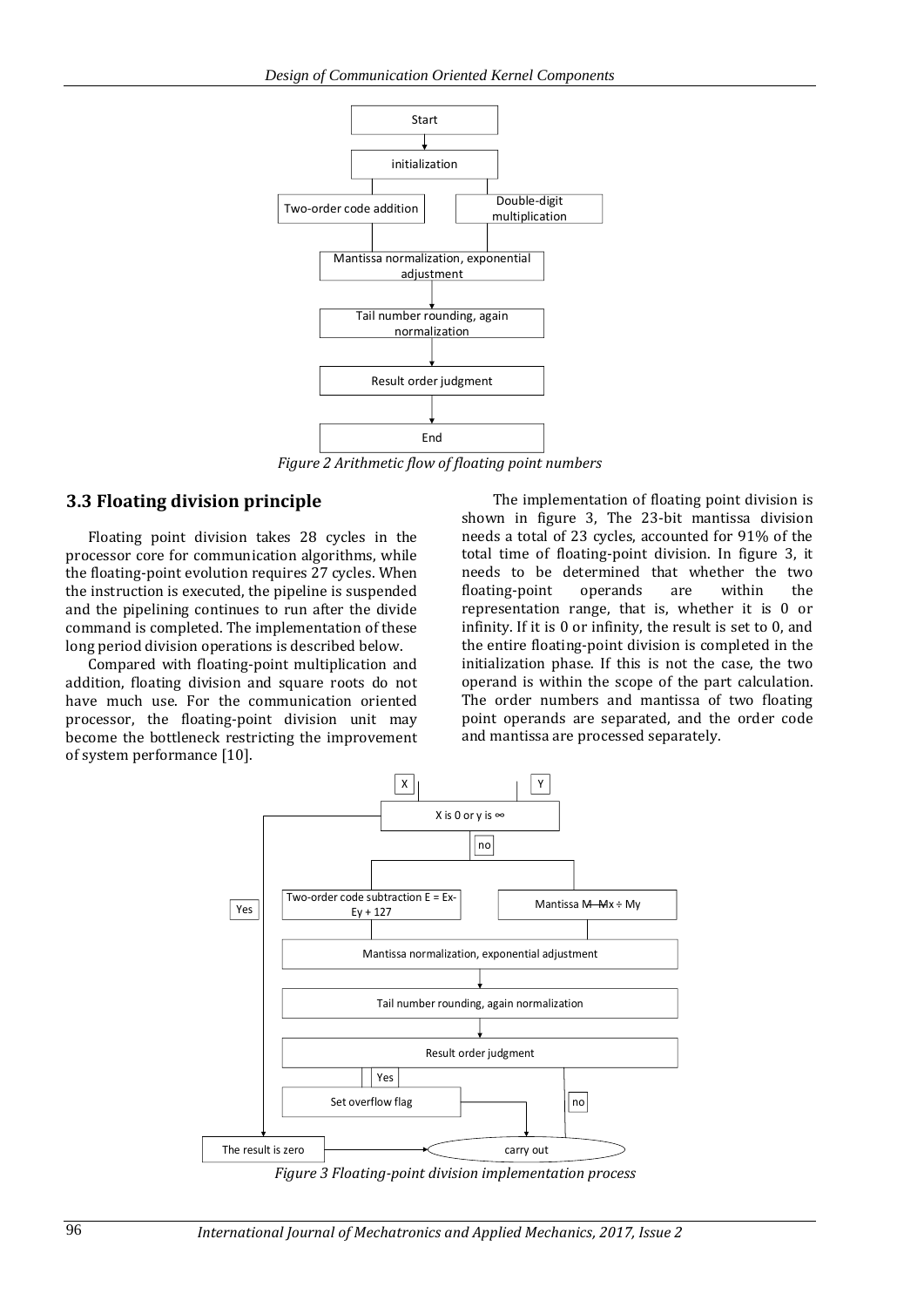### **3.4 Float evolution principle**

In several operations of floating, float evolution algorithm is relatively simple. The number of operation of floating-point evolution is relatively small, and it is only one. The result of calculation tends to 1. The calculation of this paper is mainly for the operation of the mantissa. The operation of the floating-point order is straightforward, and the data of the order code is directly divided by 2 in the order code.

The mantissa involves a true squares operation. The main process is to determine whether the floating-point operand is 0, and the floating-point start is completed when the floating-point operand is initialized. At this time, if the radicand order number is odd, then the order code only need to add 1 and divided by 2, then the offset 63 is added. At this time, the evolution for the mantissa calculated. If radicand order number is even, then the process of the exponent is to divide the order code by 2 and add 65.

At this point, the mantissa is shifted to the left with one unit and then the mantissa operation is continued. Finally, the rounding of the mantissa result is carried out, and the normalized sequence of code segments is judged over and over. In addition to dealing with earlier parity check operations on operands, there is also a correlation of the subsequent mantissa. In addition to the operation process, floating evolution unit is similar to the other addition, subtraction, multiplication process.

# **4. Results and discussion**

After the addition and subtraction method is completed, it is necessary to judge whether the result is overflow or not. If it overflows, then the result is shifted to the right with 1 unit add 1 to the code. If this is non-normalized, a leading zero logic decision is required. Then, the number of zeros is used to move the mantissa to the left, while the order number is subtracted from the number of zeros. For the last 28-bit mantissa, the nearest rounding is selected. After the completion of the mantissa processing, the sequence code may overflow.

Therefore, the overflow of the order code is processed and rounded by the nearest round, so that the overall result conforms to the normalization standard.

Floating point addition and subtraction parts are common components. Therefore, the optimization of its main structure and the flow of its internal structure can improve the performance of floatingpoint addition and subtraction components. The floating-point adder implements three level pipelining, each of which has the pipeline register of the segment. First of all, the temporary data sent by the superior is stored and sent to the next level of the device.

The multiplication normalization module normalizes the 48-bit mantissa of 1-bit, 8-bit and partial. The result of partial summation is used as the result of the multiplication of the mantissa of the floating-point number. The results need to be normalized. In the floating-point multiplication pipeline, the final operation is mainly to normalize the results of the mantissa multiplication, and adjust the resulting order code, where the floating-point multiplication operation is over.

Division determines the positive and negative values of our calculations based on whether the two signals sign 1 and sign 2 are the same. Finally, the quotient obtained by the mantissa division is normalized. According to the processing result, the rank code segment is adjusted, so that the data format of the merchant conforms to the normalization number of the IEEE-754 standard.

Then the rounding process is carried out, and then the rounding merchant is judged to see if it is necessary to do the normalization process again. If the specification is carried out again, it is also necessary to determine whether the step code segment obtained by the normalized process has an overflow. If an overflow occurs, the it is placed at the bit zone. If there is no overflow, the operation ends here.

The normalization of the floating-point module is mainly the processing of the mantissa. There will be no overflow of the emergence of the prescription. It is mainly an adjust on the mantissa rounding and order code after the mantissa normalized process. Using the start-up item. Synopsys\_dc.setup, the DC synthesis process of each sub module of the floatingpoint arithmetic unit is computed, and the result is shown in table 1.

The comprehensive contrast is shown in figure 4:

*Table 1 The Timing, Area and power consumption results after the integration of each module of the floatingpoint unit* 

|              | Timing (ns) | Area $\text{(m}^2)$ | Power (uW) |
|--------------|-------------|---------------------|------------|
| <b>FADD</b>  | 14.63       | 5663.145682         | 1413.0     |
| <b>FMUL</b>  | 12          | 5530.492884         | 955.8981   |
| <b>FDIV</b>  | 11          | 3307.147268         | 389.9674   |
| <b>FSQRT</b> | 9.85        | 2032.128028         | 49.2886    |